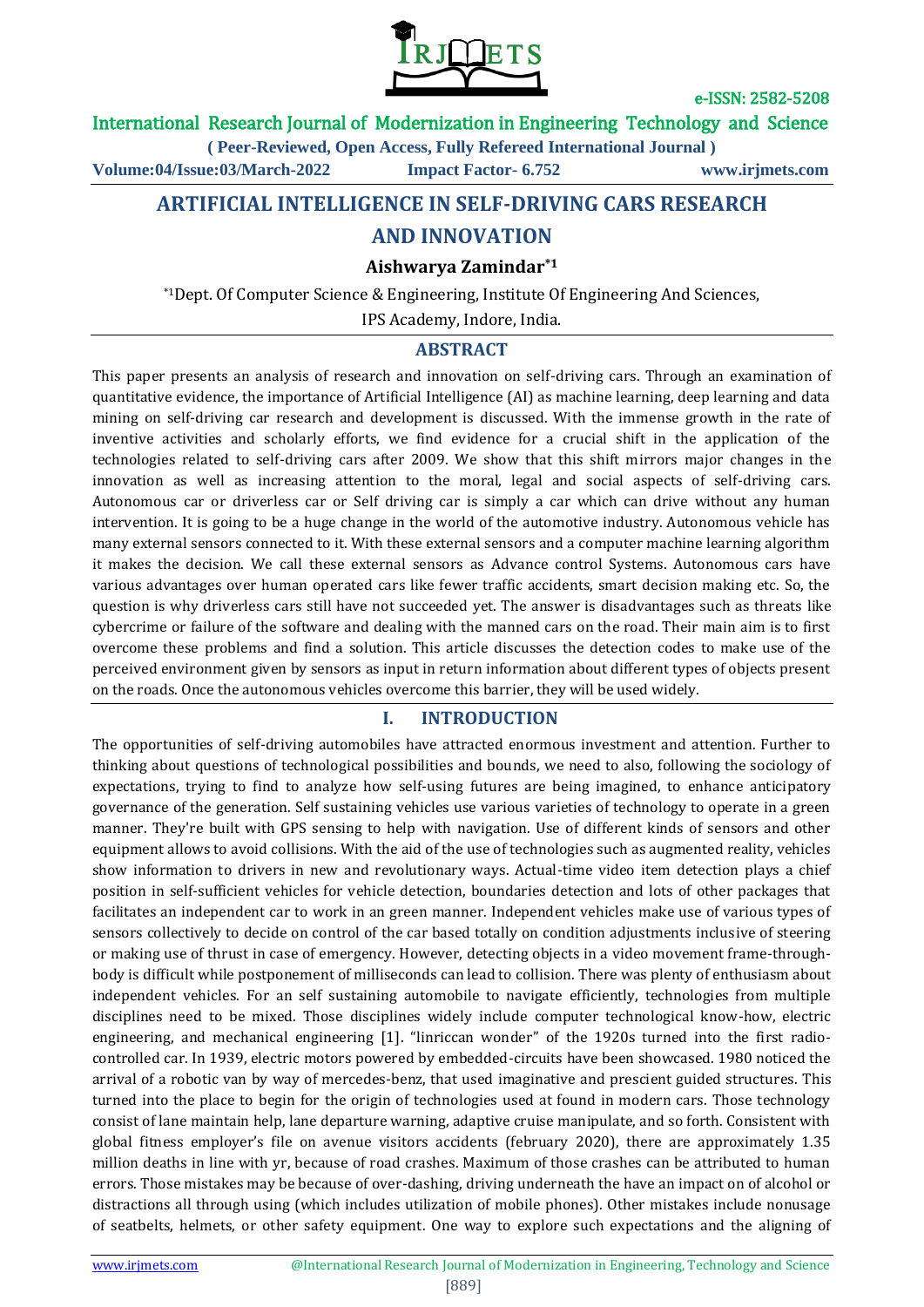

## International Research Journal of Modernization in Engineering Technology and Science **( Peer-Reviewed, Open Access, Fully Refereed International Journal )**

**Volume:04/Issue:03/March-2022 Impact Factor- 6.752 www.irjmets.com**

monetary and medical assets behind them, past superficial statements from self-riding vanguards, is to take into account existing clinical publications and patent applications. In mapping these features, we might detect signs and symptoms, following of an emerging "techno scientific paradigm" that knits collectively technological and scientific trajectories. This can in turn allow a debate on the social constitution of self-driving technology that allow policymakers to make a contribution to the shaping of technological method in the service of publicly desirable ends. In keeping with one calculation1, "autonomous automobiles" became one of the biggest areas of investment in artificial intelligence studies in 2020, with \$four. Four billion of personal investment. Avs, it appears have become a take a look at case for the development of ai. We need to consequently pay attention to the position that ai studies and development is playing inside the development of avs and ask whether or not those dynamics are using innovation in a selected route, enabling some sociotechnical structures at the same time as foreclosing different opportunities.

In us of a like india extra no of human beings are killed in road injuries than terror attacks implementation of automation vehicles can even reduce variety of accidents consistent with yr around the world. The primary necessities for an autonomous car to work are cameras, sensory circuits like radar laser and many others. The self-sufficient automobiles make use of those components to interpret the sector round in a technical time period called developing virtual maps. That's the use of pc vision, a crammed system of learning and artificial intelligence. Very first step in the direction of implementing that is object detection. Object detection is basically divided into two steps. First one being, photo classification and second one being photograph localization. Photo type determines the sort of gadgets found in a picture at the same time as localization of photo provides the almost genuine area of these gadgets within the pictures (in bounding boxes). Here we make use of convolutional neural networks (cnn), they offer the operation of their personal on an image as a way to stumble on them. Here we can use a set of rules or model names yolo which stands for you appearance simplest as soon as, as our CNN will run handiest once through an image.



**Figure 01:** Schematic representation of an autonomous self-driving vehicle network

An autonomous car can perform without the requirement of any human control and may experience the surroundings. A self sustaining vehicle is once in a while known as a self – using vehicle, or driverless car. It uses a mixture of sensors, actuators, machine-gaining knowledge of structures, complicated and powerful algorithms to execute software programs and tour between destinations without a human operator. "the sensors collect real – time records of the encircling environment such as geographical coordinates, speed and path of the car, its acceleration and the boundaries which the car can stumble upon" [4]. Automobile navigation is done by means of a vehicle navigation machine that's geared up with a global positioning system (gps) and geographic information machine so one can collect information about a region, which include range and longitude. The region device uses an inertial navigation system (ins) [5] to decide the relative automobile vicinity. Electronic map (em) shops record approximately site visitors and road centers, and so forth. Hd map is a digital map that's presently to be had for self – using cars, and may be carried out to degree-2 / level3 selfusing [6]. Course making plans is typically performed via map matching, which calculates the area of the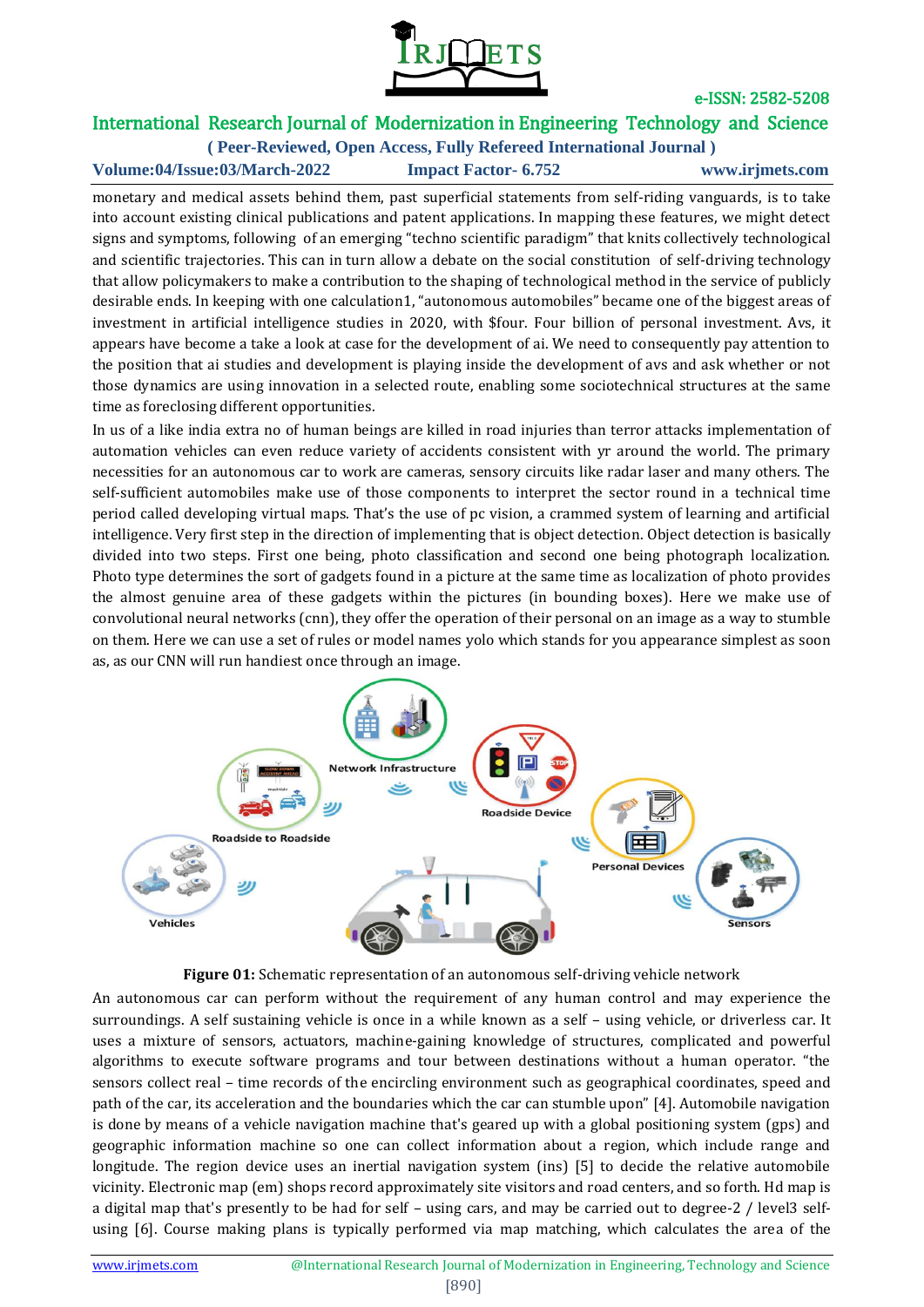

# International Research Journal of Modernization in Engineering Technology and Science

**( Peer-Reviewed, Open Access, Fully Refereed International Journal ) Volume:04/Issue:03/March-2022 Impact Factor- 6.752 www.irjmets.com**

automobile. For environment belief, three fundamental methods are used: laser notion, visual notion, and radar notion. In laser notion, concept of mirrored image time and mirrored image signal strength is used to generate cloud statistics of target point, inclusive of area, state, and shape. Mild detection and ranging (lidar) is used for avoidance of collisions and in conditions that require emergency braking. Lidar systems emit multiple laser pulses according to seconds.

## **● Scope of the study:**

This paper pursuits to discuss the latest tendencies and demanding situations in self sustaining cars. It affords brief statistics approximately the records of the automobile in widespread use, together with a quick history of self-sufficient cars. It additionally lays down the benefits of adoption of self sufficient automobile technology. The simple sensor-suite and key technology utilized in self-sufficient cars have been mentioned, at the side of the type of automobile automation. The recent developments within the industry with regard to a few main producers such as waymo, cruise and argo ai were discussed in detail. The final segment of the paper covers the challenges in the development and implementation and their possible answers, with an in-depth detail on the technical demanding situations.

## **● The history of self-driving cars**

Know-how the viable plural futures of self-using automobiles is aided via an expertise of opportunity histories that could be informed approximately generations. For among the most outstanding self-riding innovators and early accounts of their prowess, the relevant history centers on robotics and artificial intelligence. The key event for this story is the third darpa grand task opposition in 2007. In keeping with one account "the instant… when everything changed" became while a handful of teams of robotics made machines that were in a position to finish a force around an uninhabited town. This history is advised as part of a dominant "narrative of autonomy" however it no longer constitutes the overall story. Historians which include wetmore (2020) and vinsel (2019) describe how the focus on the independent car is just the most latest phase of an extended history of self-riding innovation that, for lots of the second 1/2 of the 20th century, targeting infrastructures that could enable self-riding. Greater interest in self-driving motors, at least in the US, has downplayed or neglected questions of infrastructure. The belief is that investment in upgrading infrastructure is unlikely and, if cash were to be had, it would be too sluggish. The new awareness has been on making smart motors in preference to smart roads. If this indicates a prioritization of software program over hardware, and a focus on facts for synthetic intelligence, this could have profound implications for the political economic system of self-using systems, the shape of markets and the destiny of mobility. The politics of delivery could locate itself in addition entangled within the politics of platform capitalism. A focal point on AI should crowd out alternative fashions and delay or externalize consideration of the troubles raised by disruptions to modern mobility patterns. Our paper gives a primary attempt to map the landscape of self-driving r&d to guide anticipatory governance

## ● **Classification of Vehicle Automation**

The tiers are based totally on the level of involvement of humans in the usage of manners. According to the "national highway traffic safety administration (nhtsa)" [10], there are 6 levels of driving force help technology: "level 0: no automation" – all responsibilities are carried out by the driver.

"stage 1: driving force assistance" – stand-on my own car components which includes digital stability application (e.S.P) or computerized braking are gifts.

"stage 2: partial automation" – blended automated functions including guidance / acceleration, i.E., laneretaining and adaptive cruise management are present. However, the driver should usually be concerned in the driving and he/she ought to display the surroundings.

"stage 3: conditional automation"- the motive force can completely quit manage of some of the critical functions of the vehicle in positive situations, however he / she have to remain ready to take manage of the vehicle at all times with improved notice.

"stage 4: excessive automation" –the automobile can execute all the riding functions. The choice to manipulate the vehicle may also or might not be there with the motive force.

"stage 5: full automation" – the vehicle is capable of perform all capabilities related to riding, under all situations and situations.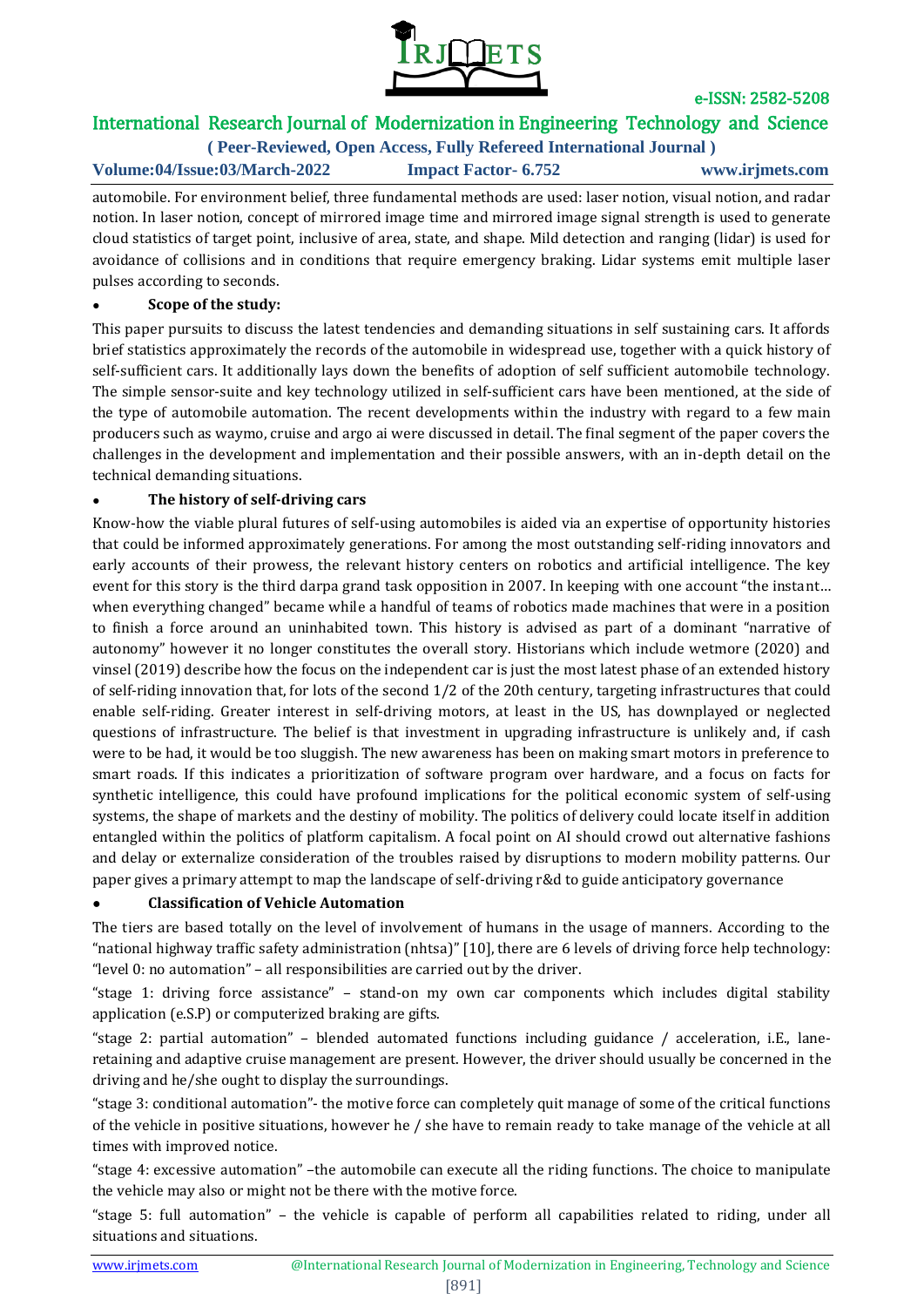

## International Research Journal of Modernization in Engineering Technology and Science



#### **Figure 02:** Classification of Vehicle automation.

## **II. MODEL DESCRIPTION AND PROBLEM FORMULATION**

In this phase we formulate a flow-chart version for an AMoD gadget working over a capacitated avenue network. The model lets us derive key structural insights into the car routing and rebalancing trouble, and motivates the design of actual-time, congestion-conscious, algorithms for coordinating the robotic motors. We begin in sect. 2.1 with a dialogue of our congestion version; then, We offer a detailed description of the general amod machine model.

#### **2.1 congestion model**

We use a simplified congestion model constant with classical traffic float principle . In classical traffic go with the flow idea, at low automobile densities on a avenue hyperlink, automobiles journey at the unfastened glide velocity of the street (imposed by way of the rate restrict). That is called the loose go with the flow phase of visitors. In this segment, the loose flow pace is approximately regular. The float, or drift charge, is the number of cars passing via the hyperlink according to unit time, and is given By means of the manufacture of the rate and density of vehicles. While the waft of motors reaches an empirically discovered vital value, the go with the flow reaches its maximum. Past the important point with the flow fee, automobile speeds are dramatically decreased and the drift decreases, signaling the start of site visitors congestion. The maximum desk bound drift rate is called the ability of the road link within the literature. In our method, road capacities are modeled as constraints on the waft of cars. In this manner, the model captures the conduct of cars up to the onset of congestion. This simplified congestion version is adequate for our purposes because the purpose is not to research the conduct of cars in congested networks, but to control automobiles as a way to keep away from the onset of congestion. We also do no longer explicitly model delays at intersections, spillback behavior due to congestion, or bottleneck conduct due to the discount of the wide variety of lanes on a road link. An extension to our model that contains (limited) congestion on hyperlinks is presented.

$$
\sum_{(u,v)\in \mathcal{E}:\ u\in \mathcal{S},\ v\in \bar{\mathcal{S}}}c(u,v)=\sum_{(v,u)\in \mathcal{E}:\ u\in \mathcal{S},\ v\in \bar{\mathcal{S}}}c(v,u)
$$

It is easy to verify that a network is capacity-symmetric if and only if the overall capacity entering each node equals the capacity exiting each node, i.e.

$$
\sum_{u \in \mathcal{V}: (u,v) \in \mathcal{E}} c(u,v) = \sum_{w \in \mathcal{V}: (v,w) \in \mathcal{E}} c(v,w) \quad \forall v \in \mathcal{V}
$$

If all edges have symmetrical potential, i.E., for all(u, v)  $\in$  e, c(u, v) = c(v, u), then the community is potentialsymmetric. The converse declaration, however, isn't genuine. Transportation requests are defined by the tuple (s, t,  $\lambda$ ),wherein s  $\in$  v is the beginning of the requests, t  $\in$  v is the vacation spot, and  $\lambda \in$  r>zero is the price of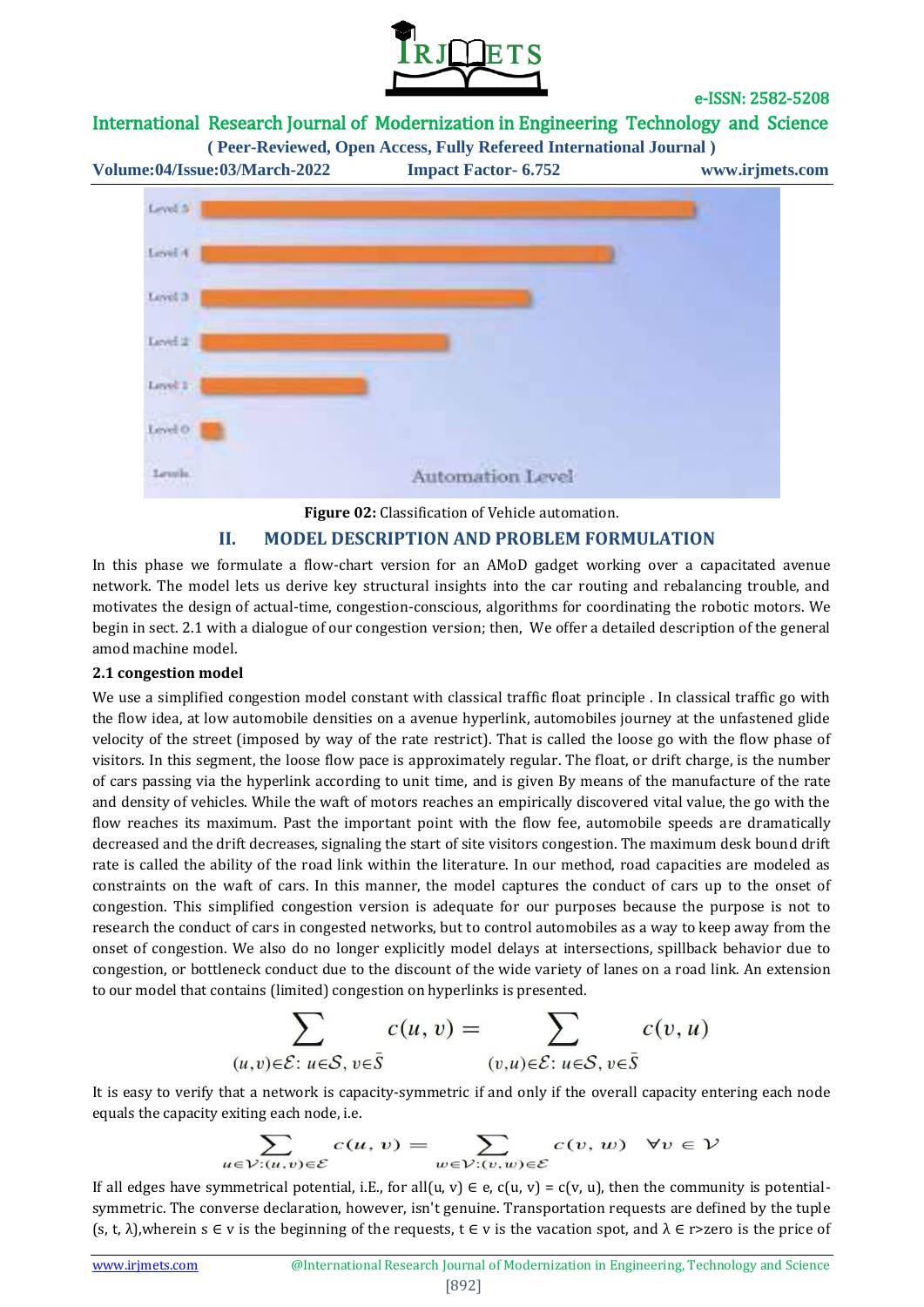

## International Research Journal of Modernization in Engineering Technology and Science

**( Peer-Reviewed, Open Access, Fully Refereed International Journal ) Volume:04/Issue:03/March-2022 Impact Factor- 6.752 www.irjmets.com**

requests, in patron consistent with unit time. Transportation requests are assumed to be desk bound and deterministic, i.E., the fee of requests does not exchange with time and is a deterministic amount. The set of transportation requests is denoted by way of m = (sm, tm, λm)m, and its cardinality is denoted through m. Single-occupancy motor vehicles tour inside the community whilst servicing the transportation requests. We denote fm(u, v) :

$$
\text{E}\rightarrow \text{r}{\geq}\text{zero},\, \text{m}=1,...,\,\text{m},
$$

As the patron glides for requests m on area (u, v), i.E., the amount of drift from starting place to vacation spot tm that uses hyperlink (u, v). We also denote fr(u, v) :  $e \rightarrow r \ge 0$  because the rebalancing glide on edge (u, v), i.E., the quantity of rebalancing float traversing edge  $(u, v)$  needed to realign the vehicles with the asymmetric distribution of transportation requests.

#### **2.2 The routing hassle**

The aim is to compute flows for the self sufficient motors that (1) switch clients to their desired locations in minimum time (purchaser-sporting trips) and (2) rebalance motors at some point of the network to realign the vehicle fleet with transportation demand (purchaser-empty journeys). Mainly, the congestion-unfastened routing and rebalancing trouble (crrp) is officially described as follows. Given a capacitated, symmetric community g(v, e), a fixed of transportation requests m = (sm, tm,  $\lambda$ m)m, and a weight element  $\rho$  > zero, remedy

minimize  

$$
f_m(\cdot,\cdot), f_R(\cdot,\cdot)
$$
  

$$
m \in \mathcal{M}(u,v) \in \mathcal{E}
$$
  

$$
t(u,v) f_m(u,v) + \rho \sum_{(u,v) \in \mathcal{E}} t(u,v) f_R(u,v) \qquad (1a)
$$

subject to

$$
\sum_{u \in \mathcal{V}} f_m(u, s_m) + \lambda_m = \sum_{w \in \mathcal{V}} f_m(s_m, w) \ \forall m \in \mathcal{M} \tag{1b}
$$

$$
\sum_{u \in \mathcal{V}} f_m(u, t_m) = \lambda_m + \sum_{w \in \mathcal{V}} f_m(t_m, w) \ \forall m \in \mathcal{M} \tag{1c}
$$

$$
\sum_{u\in \mathcal{V}} f_m(u,v) = \sum_{w\in \mathcal{V}} f_m(v,w) \forall m\in \mathcal{M}, v\in \mathcal{V}\setminus \{s_m,\, t_m\} \quad \text{(1d)}
$$

## **III. APPLICATION OF AI IN AUTONOMOUS VEHICLE**

Ai is revolutionizing the transportation area. A hit packages of av technology could fundamentally transform numerous industries which includes automobile, transportation, electricity, agriculture, battlefield, area, the deep sea, and different risky environments. Self sufficient motors consist of deep area probes, spacecraft, unmanned aerial motors (uav), unmanned ground automobiles (ugv), unmanned sea/floor cars (usv), and unmanned underwater automobiles (uuv) [9].

#### **3.1 Autonomous automobiles and other toll road motors:**

The automotive enterprise is that specialize in the combination of AI in autonomous cars, even as other utility regions include r&d, procurement, supply chain management, manufacturing, mobility services, and customer revel in. Automobiles are on the top of the list of self sufficient automobiles. In 2015, amazon filed for a patent for a system that allows autonomous automobiles to navigate roadways. Traditionally, automotive manufacturing became dominated by using internal combustion engines. These days, automobile producers are imposing a range of AI technology to imitate, augment, and aid movements of humans, including voice controls, telematics, interior facing cameras, contact-touchy surfaces, and customized platforms. Self sufficient vehicles had been tested within the u.S. And Europe to allow drivers to apply autopilot over lengthy distances.

## **3.2 Autonomous flight car:**

The integration of AI with the aircraft that would automate the project of guide flight and navigation would be taken into consideration as a milestone within the area of aeronautics. The concept of self sufficient flight vehicle incorporating ai on a big scale involves the economic and navy aircrafts and drones autonomously working with very little damage interaction. Such self-sufficient automobiles will execute shortest and quickest flight routes with more efficient direction making plans, which in turn will lessen the gas intake [11]. Massive aircraft have been using computerized touchdown systems for several years.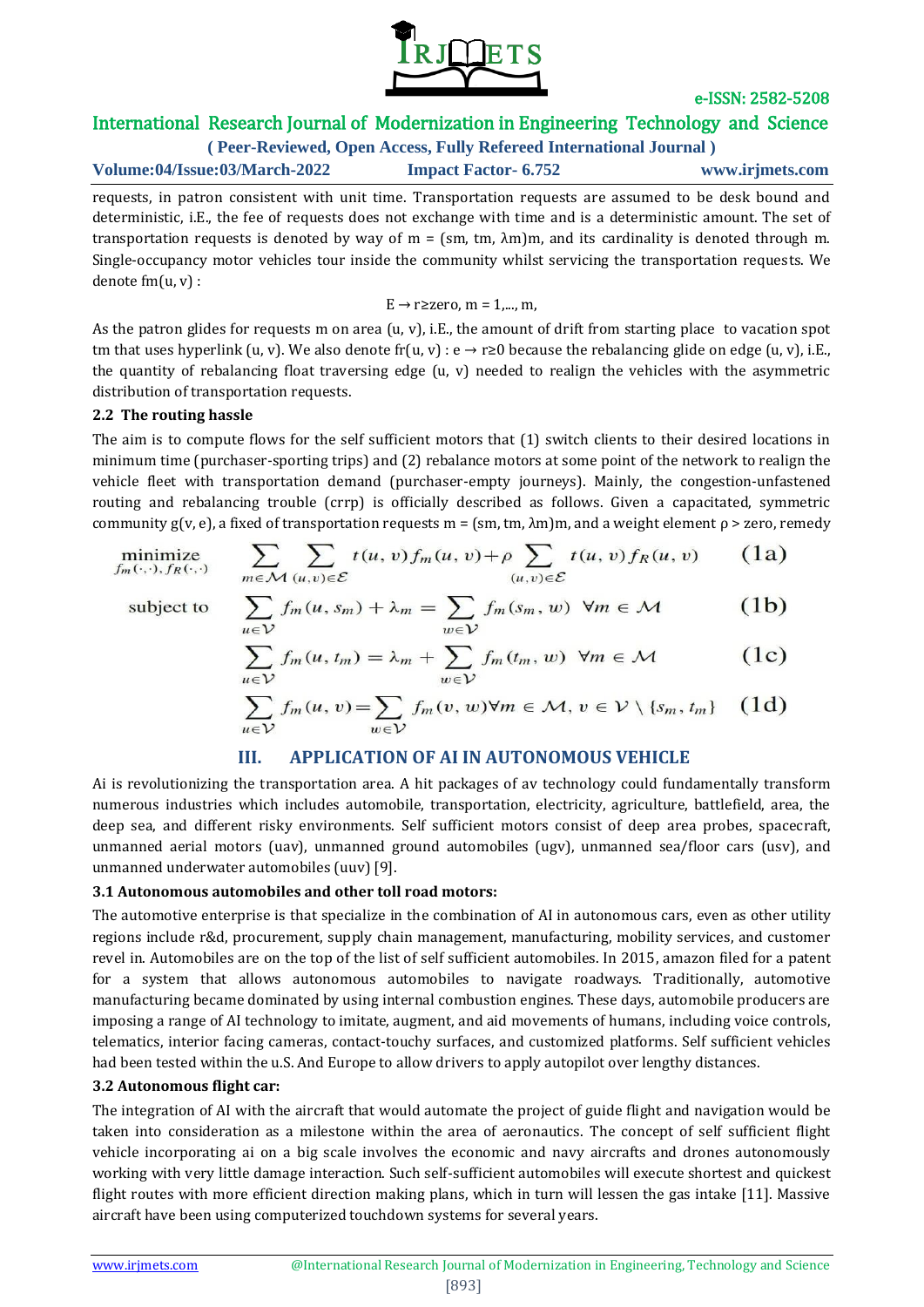

# International Research Journal of Modernization in Engineering Technology and Science

**( Peer-Reviewed, Open Access, Fully Refereed International Journal )**

**Volume:04/Issue:03/March-2022 Impact Factor- 6.752 www.irjmets.com**

#### **3.3 Autonomous undersea car:**

They have also been called self-sustaining surface craft. As worldwide positioning structures (gps) have emerged as extra compact, powerful, and lower priced, auvs have turned out to be extra capable.

#### **3.4 Autonomous agricultural automobiles:**

Those are characterized because the self-sufficient steering machine for agricultural motors which include navigation sensors (gps, device imaginative and prescient, sensors, and so on.), computational strategies for features and fuse extraction, navigation planners to deliver control algorithms, and steerage controllers. Artificial intelligence (ai) and robotic technology could be key tools for such motors.



**Figure 03:** Flow chart demonstration of an autonomous vehicle system.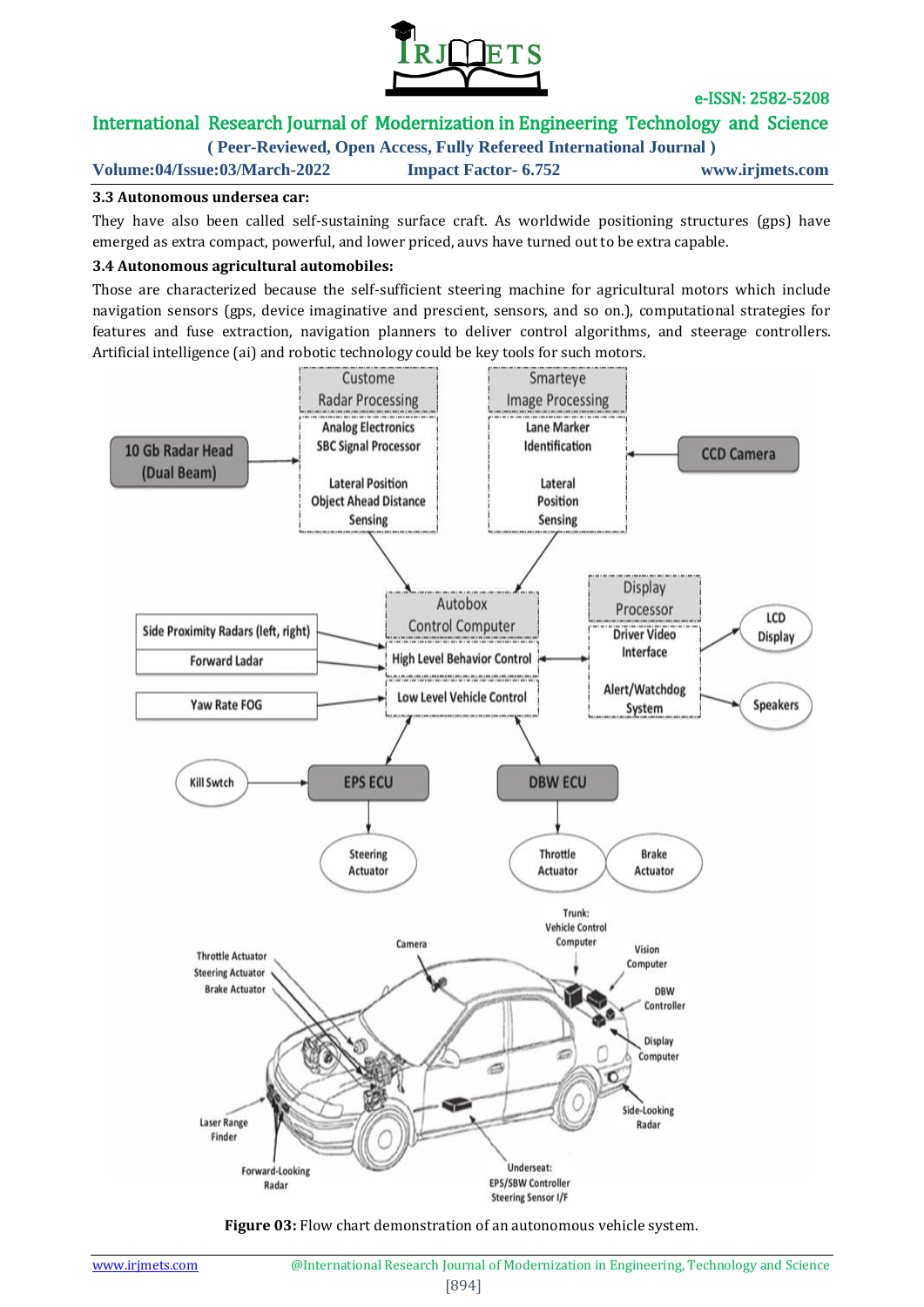

# International Research Journal of Modernization in Engineering Technology and Science

**( Peer-Reviewed, Open Access, Fully Refereed International Journal )**

**Volume:04/Issue:03/March-2022 Impact Factor- 6.752 www.irjmets.com**

**IV. CHALLENGES**

There are nevertheless several factors of self sustaining automobiles that are offering big demanding situations and a number of the demanding situations are because of the intrinsic nature of ai. This phase provides particular challenges for developing, trying out, and deploying ai technologies in the self sustaining vehicle. A few extreme limitations including good enough policies and worldwide standards for digital infrastructure continue to be.

Other challenges consist of:

**Complexity**: self-sufficient riding structures are becoming increasingly complex and have to be tested efficiently earlier than deployment. This necessitates long and several rounds of checking out. Extensive ai algorithms consume extra electricity, especially for electric motors. Accidents with checking out automobiles frequently occur because the simulation environment isn't like the real world conditions.

**Cost**: producers of self-reliant automobiles have spent heavily in constructing those cars. For instance, google paid about \$80,000 for the av module that's way out of a everyday man's reach. It's far from being the destiny, the costs of avs will come near the cost of traditional vehicles.

**No regulation and Standards**: there aren't any clean regulations on information series and governing the brand new strategies of self sustaining transportation. Lawmakers and regulators are but to decide who's in charge whilst a self-reliant vehicle is involved in an accident. An era presents a massive challenge to standardization and the prison of our bodies.

**No user's belief**: automakers are going through the want of gaining the person's agreement. The willingness of humans to believe AI is increasing at a totally slow fee. Cutting-edge users need a vehicle to be purposeful, at ease, and safe.

**Data**: AI techniques need to interact with several sensors and use facts in real time. This is associated with accomplishing safety while riding the car. Fantastic amount of information and knowledge is required to build and leverage simulators. To imitate human behaviors is difficult. The autonomous driving assignment as a whole becomes hugely complicated due the huge amount of information concerned.

**Social-dilemma:** Self reliant vehicles are intended to lessen traffic accidents, however they'll from time to time ought to pick among two evils, consisting of jogging over pedestrians or sacrificing themselves and their passenger to save the pedestrians. Developing the ai algorithms so that it will assist avs to address this social quandary is ambitious. All of those challenges provide an explanation for the slower adoption of ai.

## **V. CONCLUSION**

Artificial intelligence is making inroads in the automobile industry. It's far the backbone of self-using, self sustaining or connected motors. It's far being harnessed to carry self sufficient using from in fact. Avs must be mounted on a mobile platform. Leading automakers use the ai technology in their operations from design improvement to the sale of a vehicle. To stay on top of the trends in ai in autonomous vehicles, one ought to seek advice from the books in [16-21] and associated journals: artificial intelligence overview and artificial intelligence and regulation.

Cars are being synthetic all over the world, with each manufacturer in excessive opposition with one another to supply the great vehicle. Self sufficient motors are the future of clever vehicles which can be anticipated to be driverless, green, crash keeping off, and the best city automobile of destiny. Some are operating tirelessly to create their very own self-riding vehicle from scratch. Car manufacturers around the world are using ai in pretty much each aspect of the car manufacturing procedure. Ai is converting the manner motors are synthetic globally. Because of the numerous challenges of AI in self-sustaining automobiles, boundaries to big adoption stay. Within the near future, AI will enable self reliant vehicles to become mainstream. Technology businesses are at the leading edge, leveraging their AI experience to seize the self reliant automobile market. Linked and automated automobile has come to be the focal point of contemporary transportation research (protecting subjects like automation, car vision systems, and AI) and has an important position to play in the destiny of transportation. The call for and the want for an independent automobile era is nearly there. As the selfsustaining automobile generation matures, private and public transportation might be greatly converted. An